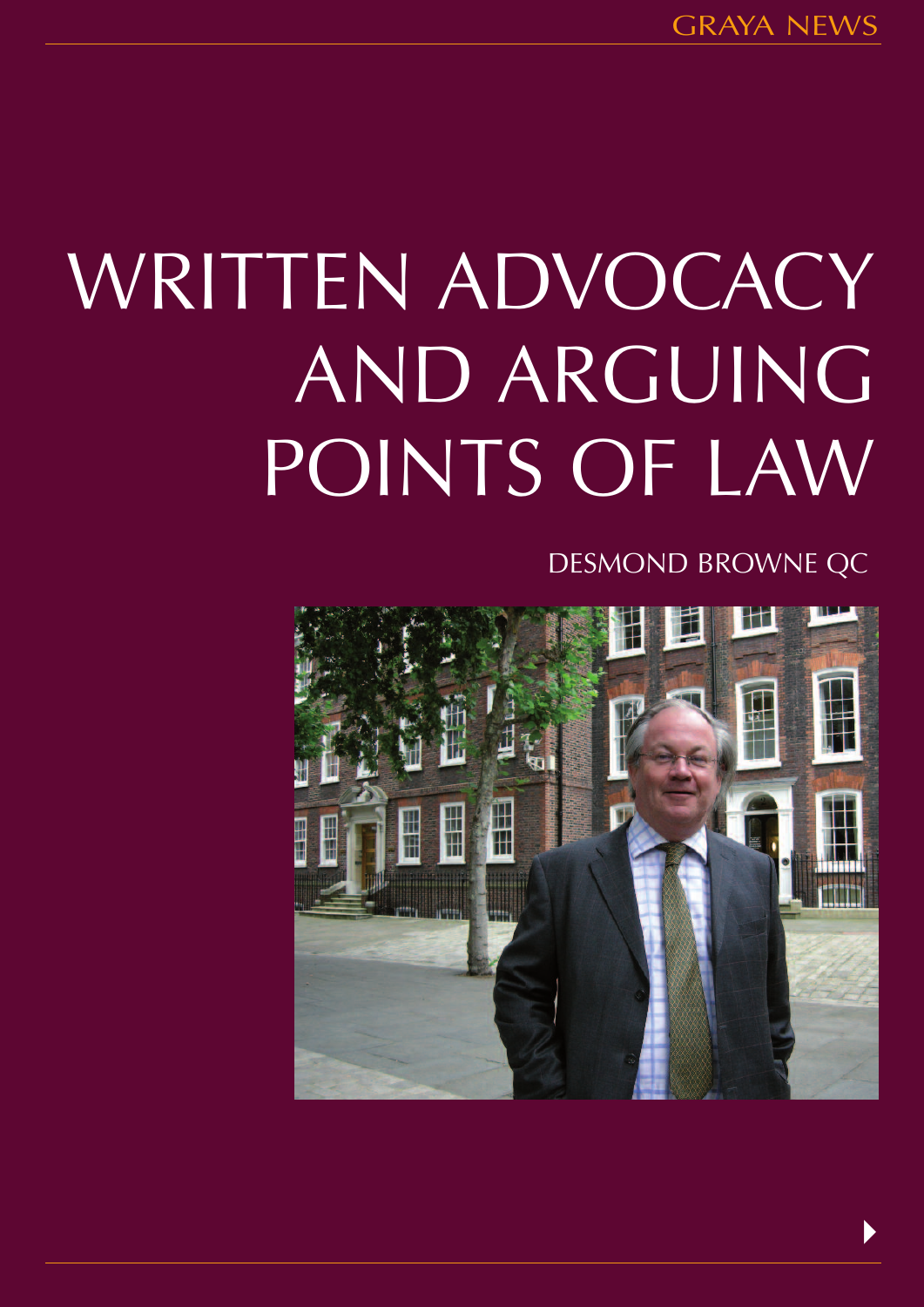# **Skeleton Arguments**

Skeletons are now a universal tool of our trade. It was not ever thus: first used in civil proceedings for trials and appeals, they have spread into the Administrative Court, the Family Division and the Crown Court. Now no criminal practitioner is safe from an order at a directions hearing for the delivery of a skeleton – particularly on abuse hearings. Indeed, in  $R \text{ } v \text{ }$  Kin May 2006 the Court of Appeal said that a judge was entitled to deal with preliminary matters in a criminal trial entirely by written submissions, and that he could limit their length.

Do skeletons toll the death knell of oral argument, as is sometimes said? They shouldn't; they are an example of getting your retaliation in first – of persuading the court of the merits of your case before the first words leave your mouth. They should aim to prepare the ground for the oral submissions that will follow. Ideally, they should make oral submissions redundant, so that if you are an appellant, it is your opponent who is invited onto his feet first.

## **The things to bear in mind when preparing a skeleton**

(1) Try and present the Court with a document which can be used as the basis of the judgment.

Judges want to avoid adding to their list of reserved judgments, so if you can provide them with a prompt for an ex tempore judgment, they will seize the opportunity. There is nothing more gratifying for the advocate when listening to the delivery of a judgment than to realise that the Court is using your skeleton as the judgment's framework. For the same reason, if the judgment is likely to be reserved, have a copy of your skeleton available on disc so that quotes from statutes or authorities, or even your recitation of the facts, can be transplanted into the judgment.

(2) Style varies: we all have our own styles, and it would be boring if we did not.

Aim for the middle ground – somewhere between a text message from a teenage daughter and a brief for the US Supreme Court. It should be neither telegraphese, nor a submission to the editor of the LQR.

(3) Do not exalt substance at the expense of form. A skeleton not only needs to read well, it needs to look good. How it looks really does matter: make it look enticing.

## 4) Get it in on time.

There is nothing more disadvantageous for your client than having the judge read into a case with only your opponent's skeleton argument. There is also nothing more embarrassing than having to ask the judge to rise on the morning of the hearing to read your skeleton – unless it be everyone sitting in court in dead silence while the judge reads your skeleton on the bench.

## (5) Mark it clearly.

Skeletons do often go astray in the court system, especially in the Royal Courts of Justice: so ensure they are properly identified on the front page. Paddington Bear had a label in case he got lost. So should your skeleton. It should have: the title of the case; the party whose skeleton it is; the time and date of the hearing; the name of the judge; and the court number (if known). It is a good idea to add your name and the date on the front page as well as on the last. If possible, fax or e-mail the document to the judge's clerk. That way you can be sure it has arrived on time.

# **The structure of a skeleton**

(1) First of all a reading list

Identify, with cross-references to their page numbers in the bundle or bundles, the pleadings, witness statements and key documents which the Court needs to read before the hearing. Don't over load the list, unless you know the judge has a reading day set aside for a heavy application or trial. Then add an estimate of how long the reading will take.

(2) A brief introduction to the case

This should contain a description of the parties and the nature of the litigation, followed by a bird's eye view of the issues which fall for decision by the Court. Tell the Court what you are asking it to do, and very shortly why. Make it clear what order you are seeking – for example, the nature of the injunction sought, or the overturning of a Master's order for disclosure.

(3) The facts of the case

Be succinct: this may necessitate being selective, but do not be partisan. You are not trying to justify war in Iraq – so leave out the spin. Make the Court realise it can rely on what you say. If the Court suspects that relevant facts have been mis-stated, omitted or spun, it will be that much less receptive to everything you have to say thereafter. You will be able to shorten your account of the facts, if you prepare a separate cast list (dramatis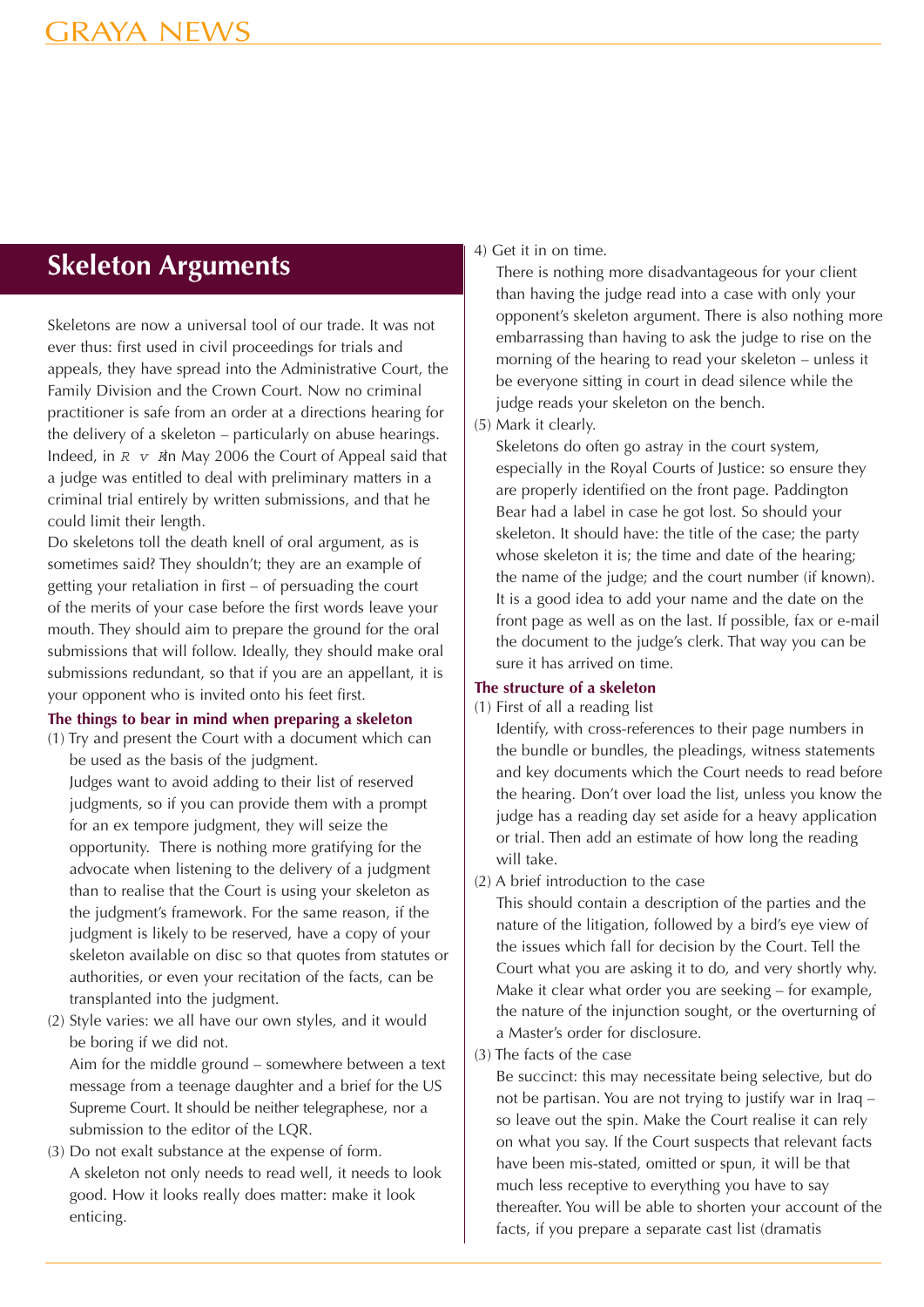personae) and a chronology as appendices.

# (4) A chronology

Chronologies are particularly important: we have all had the experience of seeing for the first time a vital point, when putting facts into date order. A procedural chronology is an equally vital aid for the Court – particularly in family cases. The Practice Direction of 1 March 2000 requires a chronology as well as a skeleton. In a recently reported case,  $E$  v Channel 4 Television Munby J deplored the fact that the task of preparing the judgment had been made the more time-consuming by the absence of a chronology. He said it was depressing to have to complain, and that urgency was no excuse. The CPR Pt 52 Court of Appeal Practice Direction states that "a chronology of relevant events will be necessary in most appeals".

(5) Identify and list the issues for decision

If it is an appeal, take them one by one, and say how they were decided below. The Pt 52 Practice Direction expressly states at para 5.10(1) that a skeleton "must contain a numbered list of the points which the party wishes to make". It goes on: "These should both define and confine the areas of controversy. Each point should be stated as concisely as the nature of the case allows." State which rulings of the court below are challenged, and why. If you are a respondent, it is normally good sense to follow your opponent's grounds of appeal item by item. If you can, give the issues a label by which you can refer to them later in the skeleton (eg the liability issue, the contributory negligence issue, the remoteness of damage issue).

(6) The law

Naturally tackle this issue by issue. Quote the text of any relevant statute. Deal with the relevant authorities: ensure that, where they are reported in the Law Reports, all references are to the Appeal Cases, Queen's Bench, etc. When quoting authorities, by all means set out the really critical passages, perhaps in italics or a different typeface. But never more than a paragraph. Remember what Lord Justice Sedley said about precedent: it is like a Jewish mother; you don't have to do what she tells you but it makes you feel terrible about not doing it. Deal with the authorities which are against you: there is never any point in ducking an issue; and it is best to confront any difficulties by way of a pre-emptive strike. Don't twist the law; to quote Lord Justice Sedley again:

"Intellectual dishonesty, even in a good cause, is not easy to disguise." David Robertson, an Oxford academic, who investigated the decision-making processes of the Law Lords, says that he was told by them over and over again that they tried not to cheat. And neither should you.

Once again make sure that you comply with Pt 52 PD; para 5.10(3) requires you to state "in respect of each authority cited: (a) the proposition of law that the authority demonstrates, and (b) the parts of the authority (identified by page or paragraph references) that support the proposition."

Whichever court you are in, help it by attaching a bundle of authorities with an index. Sideline the relevant passage. Don't copy the whole of long cases, if it is not necessary: just the headnote and the relevant passage. In the Court of Appeal collaborate with your opponent to prepare a bundle of authorities which complies with para 15.11 of the Pt 52 PD. Try and ensure that it does not contain more than 10 authorities, and lodge it 7 days before the hearing. Do not forget to certify that you have complied with the requirement in para 5.10 to state in your skeleton argument the proposition for which each authority is cited. You should never hear in oral argument, the terrible question from the Bench: "Just why are we

looking at this, Mr Browne?" (7) Submissions

This is the critical stage at which the law gets applied to the facts. Take the points in a logical order: they need not be in the same order as the grounds of appeal, but it helps if they are. There is nothing worse than starting with a bad point: discard it, if necessary. Lord Justice Mummery tells Gray's Inn advocacy students to make their strongest point first and build on that. They tell them: "Try to focus on the three best points, if there are as many as that. There is nothing worse than overload." Sir Hartley Shawcross once had a case with three points before Lord Goddard. He said one was hopeless, one arguable and one unanswerable. Lord Goddard was having none of that: "Just give us your best one" . . . "Oh No", said Sir Hartley, "I'm not telling your Lordships which is which."

Make sure you respond to the other side's case. This is obviously much easier in the Court of Appeal where the skeletons are served sequentially, and not exchanged.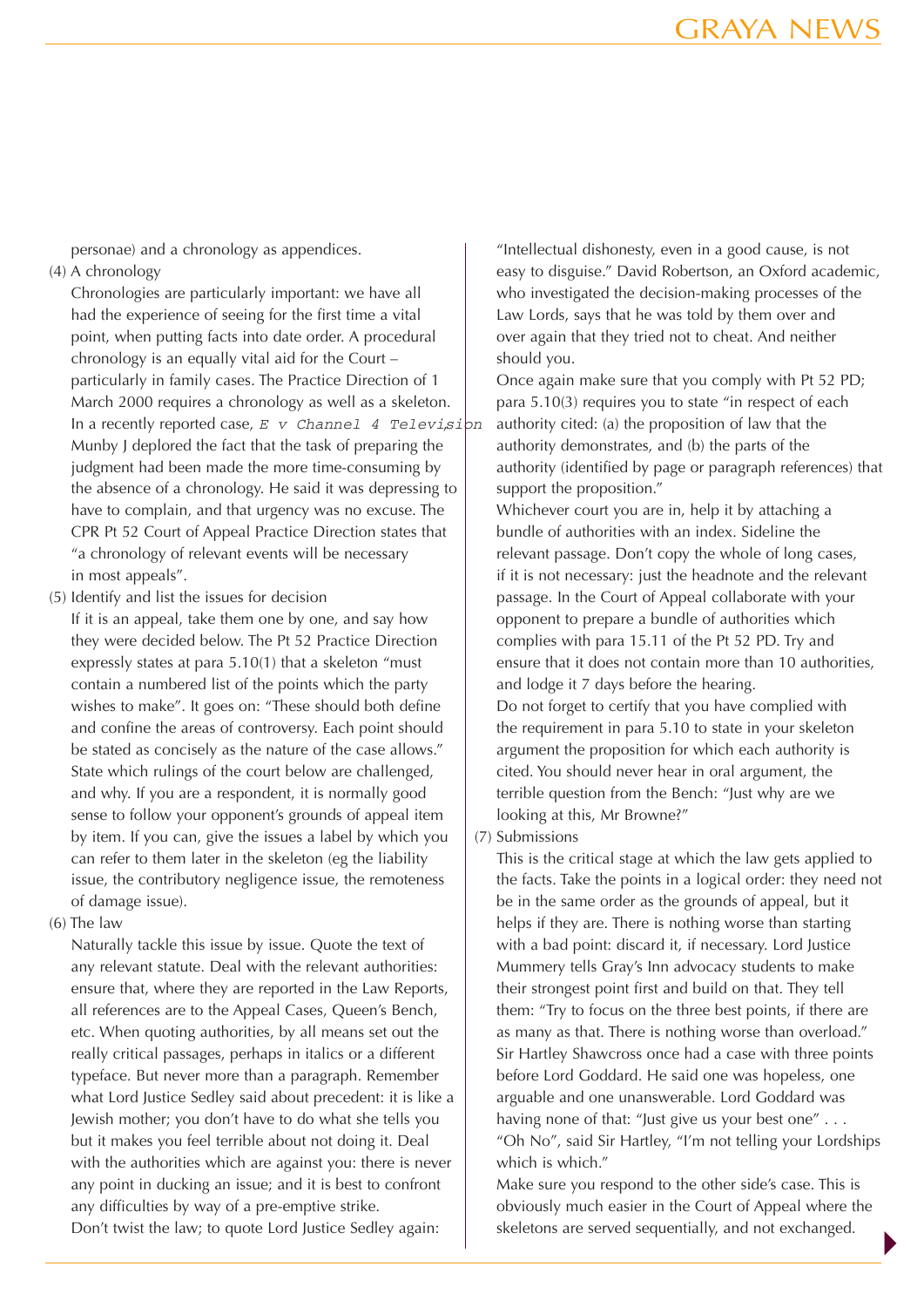Remember when you are at a directions hearing the possibility of obtaining an order for sequential service. Keep the style and content as simple as you can – short paragraphs assist the Court to follow the thrust of the argument. Don't overload your paragraphs so that they look dense.

#### **Presentation of the skeleton: a few tips**

Spend as long as you can making it look professional. Use names, rather than references to 'claimant' or 'respondent'. People's names are easier to follow (if necessary, using abbreviations for commercial institutions). In litigation with numerous parties, a reference to 'the fifth respondent' will have the judge struggling to recall the identity of the party. It is preferable not to use surnames: 'Smith' and 'Browne' sounds rather curt.

Group your paragraphs under explanatory headings indicating the topic being covered; and, if necessary, use sub-headings.

Use wide margins and wide spacing of lines, at least 1.5. This enables the judge to write comments. Use a large font: Times Roman is commonly used and use font size 12. Blackstone says that Caligula wrote his laws in very small characters "the more to ensnare the people". Don't do the same, or you'll find you've got a horse as your leader. Pagination is imperative. So is simple paragraph numbering: a surprising number of judges dislike American-style numbering. So use 1, 2, 3; a, b, c in preference to 1.1, 1.2, 1.3. Another dislike of the Gray's Inn judges is footnotes: the Law Reports don't have footnotes. Case references are contained in the body of the text, unlike textbooks. If you cannot resist the temptation to use footnotes, at least never put any point of substance into a footnote. If it really is a point of substance, put it in the main text.

Finally, proof read carefully; a third person will pick up typos, spelling mistakes and bad grammar much more readily than the author.

Try and finalise the draft in sufficient time for your instructing solicitor to read it before it has to be lodged with the Court. This is not just a professional courtesy  $- a$ solicitor may be anxious about the way the case is to be presented. So he or she is entitled to the opportunity to suggest improvements. And very often they will provide most helpful suggestions.

# **The hearing itself: dealing with judicial interventions**

Rumpole always complained about that vice of the male judiciary – premature adjudication. It is certainly true that with skeleton arguments a Judge or Lord Justice is likely to come into court with a strong provisional view. Only recently Lord Walker of Gestingthorpe in a Privy Council appeal from the Cayman Islands pointed out that Judges who intervene to shorten things usually find that they have not succeeded.

Judges do have some leeway: we have been told by the Court of Appeal that it was impermissible for a judge to roll his eyes and throw his pen down. On the other hand, describing the basis of a plea as 'fatuous', saying it was clear what had happened and reserving the Newton hearing to himself was no more than expressing a provisional view – albeit robustly.

So be prepared for the Court to focus fairly quickly on any perceived weakness in your case. This can easily end up imperiling the structure of your argument; but try and deal with questions as they arise. If you really feel that you are being taken out of your way, if necessary say you will come back to the point. But make sure you then do so. The skeleton should not be a speaking note; the oral argument should be the opportunity to develop and expand the argument, but, above all, to respond to your opponent. If you are opening an appeal, relate your submissions to the points in your opponent's skeleton, which may not have been foreseen and adequately addressed if skeletons were exchanged simultaneously. If you are a respondent, listen carefully to the exchanges between your opponent and the Court. Then take an early opportunity to deal with the points which have been raised. If something quite new arises, don't be afraid to produce a supplemental skeleton or note overnight.

You may have to take points in a different order to that in which they appear in your skeleton. So cross them through as you go, so at the end you can see what has not been covered. Tell the Court where you are in your skeleton;